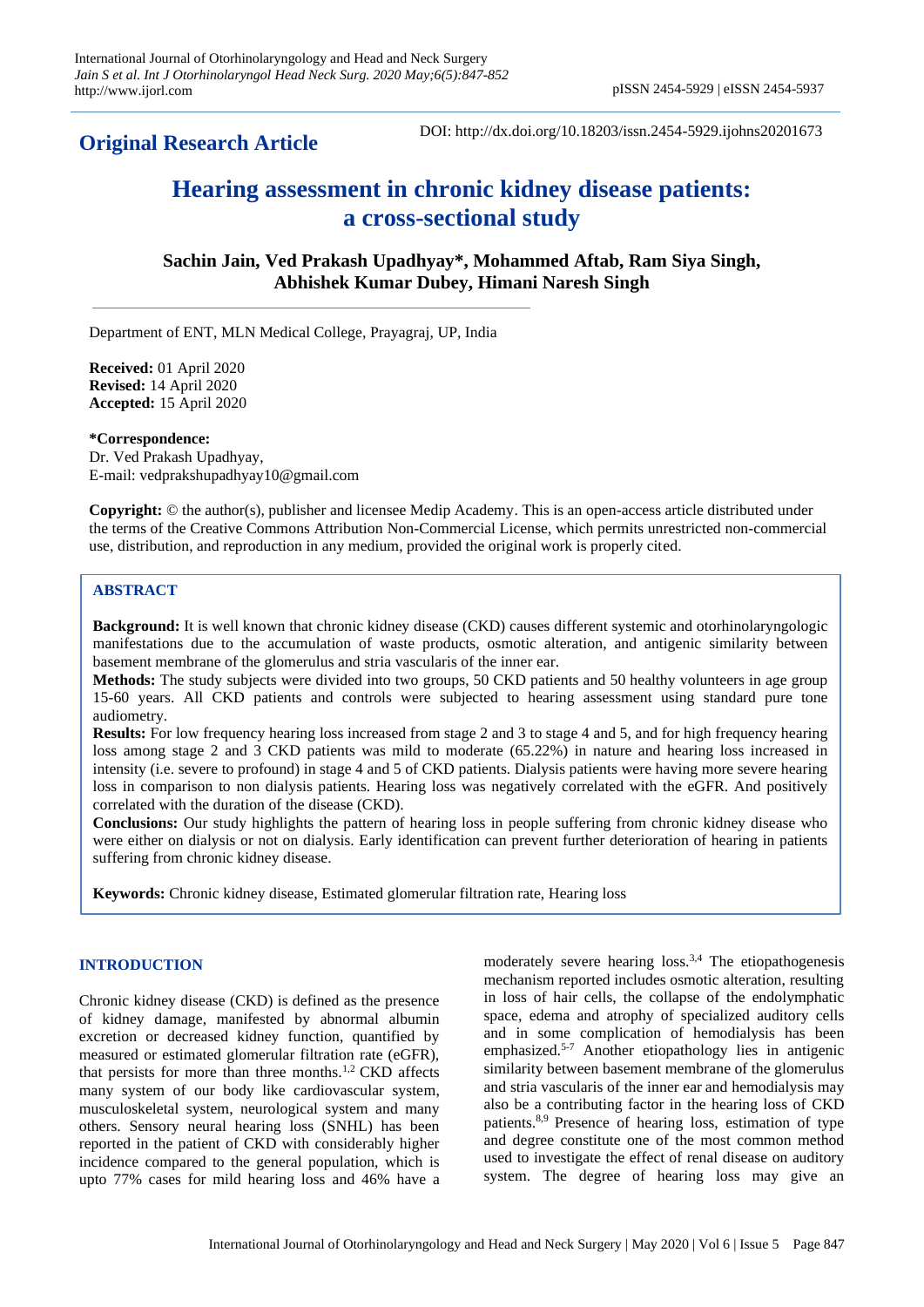indication of the extent of auditory function, whereas the type of hearing loss may distinguish between lesion in outer and middle ear and cochlear and neuronal. The objectives of this study were to assess severity of hearing loss with stage of CKD, duration of CKD, and of dialysis.

## **METHODS**

This cross-sectional study entitled "hearing assessment in chronic kidney disease patients" was carried out in Department of Otorhinolaryngology, Swaroop Rani Nehru Hospital (SRNH) MLN Medical College Prayagraj. We have followed our stringent inclusion and exclusion criteria. We included the patients who are of age 25-55 years, diagnosed as case of CKD, no history of noise trauma, no history of ototoxic drug intake and excluded the patients of CKD with uremic encephalopathy, pre-existing long standing middle ear pathology like chronic suppurative otitis media (CSOM), otosclerosis, overt congenital anomalies of external ear/middle ear or inner ear like congenital/hereditary hearing loss with or without syndromic abnormalities. We had also excluded syndromic CKD patients with hearing loss. We divided recruited patients into 2 groups of which in Group A CKD patient were included and in Group B normal controls were taken. Pure tone audiometry was done on all the patients and the healthy volunteers for the frequencies of 250 Hz, 500 Hz, 1000 Hz, 2000 Hz, 4000 Hz, and 8000 Hz. We differentiated our patients according to hearing disability 1995 act, India, which defines mild hearing loss (HL) and moderate HL as 26-40 dB and 41-60 dB in better ear respectively, whereas severe and profound HL as 61-70 dB and 71-90 dB in better ear respectively.

For staging of the CKD patients, we calculated the estimate glomerular filtration rate (eGFR) using modification of diet in renal disease (MDRD) formula according to which, stage 1 and 2 is defined as  $eGFR \ge 90$ ml/min per  $1.73$  m<sup>2</sup> with persistent albuminuria and eGFR between 60 to 89 ml/min per  $1.73$  m<sup>2</sup> respectively. Whereas stage 3, 4, and 5 are defined as eGFR between 30 to 59 ml/min per  $1.73$  m<sup>2</sup>, 15 to 29 ml/ min per  $1.73 \text{ m}^2$ , <15 ml/min per  $1.73 \text{ m}^2$  or end stage ren al disease respectively.<sup>10</sup>

SPSS statistical software, was used for analyses, including chi square test, correlation and regression. Multivariable logistic regression and 95% confidence intervals (CIs) for associations with CKD.

### **RESULTS**

We had taken 50 cases (Group A) and 50 controls (Group B) for our study. In Group A majority of patients 19 (38%) were in the age group of 51-55 years, and 12 patients (24%) in age group of 51-55 years in Group B while minimum 3 patients, (6%) were in the age group of 31-35 years in Group A and 9 patients, (18%) in the age group of 31-35 years and 41-45 years in Group B.

In this study of 50 CKD patients' group, 28 patients (56%) were male and 22 patients (44%) were female whereas in control group, 28 patients (56%) were male and 22 patients (44%) were female. In this study within CKD patients - maximum, 23 (46%) patients were of stage 3 and 0 (0%) in stage 1.

| <b>Duration</b><br>(in months) | <b>Mild hearing loss</b><br>$N$ $\left( \frac{9}{0} \right)$ | <b>Moderate hearing loss</b><br>$N($ %) | <b>Severe to profound hearing loss</b><br>N(% | <b>Total</b><br>N(%) |
|--------------------------------|--------------------------------------------------------------|-----------------------------------------|-----------------------------------------------|----------------------|
| $0 - 12$                       | 7(58.33)                                                     | 3(25)                                   | 2(16.67)                                      | 12(25.53)            |
| >12                            | 3(8.57)                                                      | 11 (31.42)                              | 21 (60)                                       | 35 (74.47)           |
| <b>Total</b>                   | 10(21.27)                                                    | 14 (29.78)                              | 23 (48.93)                                    | 47 (100)             |

#### **Table 1: Association of hearing loss with duration at high frequency.**

| Table 2: Association of hearing loss with duration at low frequency. |  |  |  |  |
|----------------------------------------------------------------------|--|--|--|--|
|----------------------------------------------------------------------|--|--|--|--|

| <b>Duration</b><br>(in months) | <b>Mild hearing loss</b><br>$N(\%)$ | <b>Moderate hearing loss</b><br>N(% | Severe to profound hearing loss<br>N(% | <b>Total</b><br>N(%) |
|--------------------------------|-------------------------------------|-------------------------------------|----------------------------------------|----------------------|
| $0 - 12$                       | 7(70)                               | 2(20)                               | (10)                                   | 10(22.22)            |
| >12                            | 6(17.14)                            | 16(45.71)                           | 13 (37.14)                             | 35 (77.78)           |
| <b>Total</b>                   |                                     | 18                                  | 14                                     | 45 (100)             |

# **Table 3: Association of hearing loss with stage of CKD at low frequency.**

| <b>CKD</b> stage    | Mild to moderate hearing loss<br>$N($ %) | Severe to profound hearing loss<br>N(% | <b>Total</b> | Chi square/<br><b>p</b> value |
|---------------------|------------------------------------------|----------------------------------------|--------------|-------------------------------|
| <b>Stage 1, 2-3</b> | 18 (85.71)                               | 3(14.29)                               |              |                               |
| Stage 4-5           | 13 (54.16)                               | 11 (45.84)                             | 24           | 5.201/0.0226                  |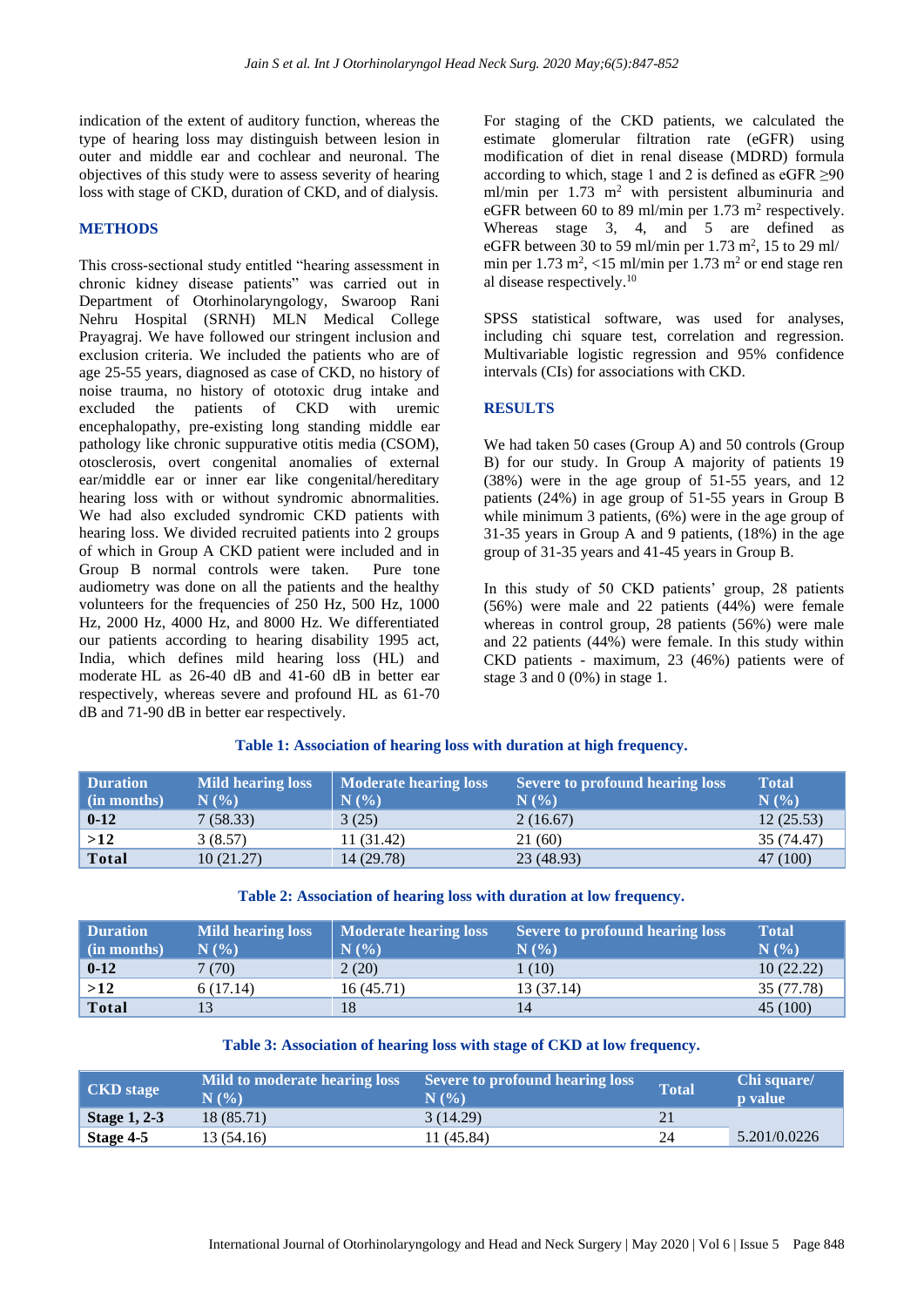| <b>CKD</b> stage    | Mild to moderate hearing loss<br>$N($ %) | Severe to profound hearing loss<br>N(% | <b>Total</b> | Chi square/<br><b>p</b> value $(<0.05$ ) |  |
|---------------------|------------------------------------------|----------------------------------------|--------------|------------------------------------------|--|
| <b>Stage 1, 2-3</b> | 15(65.22)                                | 8 (34.78)                              | 23           |                                          |  |
| Stage 4-5           | 9 (37.5)                                 | 15 (62.5)                              | 24           | 3.61/0.057                               |  |

# **Table 4: Association of hearing loss with stage of CKD at high frequency.**

**Table 5: Hearing loss at low and high frequency in patients on dialysis or not on dialysis.**

| <b>Severity</b>           | Hearing loss in $dB$ (low frequency) $(R+L)$ |                 | Hearing loss in $dB$ (high frequency) $(R+L)$ |                 |
|---------------------------|----------------------------------------------|-----------------|-----------------------------------------------|-----------------|
| of hearing loss           | On dialysis                                  | Not on dialysis | On dialysis                                   | Not on dialysis |
|                           | N(%                                          | $N(\%)$         | $N(\%)$                                       | N(%             |
| I- mild                   | 2(12.5)                                      | 11(37.93)       | $^{(1)}$                                      | 10(30.30)       |
| $II(a)$ - moderate $HL$   | 6(37.5)                                      | 12 (41.37)      | 4(26.67)                                      | 10(30.30)       |
| $II(b)$ - severe $HL$     | 7(43.75)                                     | 6(20.69)        | 8 (53.33)                                     | 9(27.27)        |
| $III$ (a) - profound $HL$ | 1(6.25)                                      |                 | 3(20)                                         | 3(9.09)         |
| $III$ (b) - total $HL$    |                                              |                 | 0                                             | $\Omega$        |

Table 1, shows that CKD patients with disease of a period of 12 months or less have mostly mild degree of hearing loss (58.33%) and those who are suffering from the disease for more than 12 months have severe to profound degree of hearing loss (60%) for high frequency respectively. This association was found to be highly statistically significant at 95% confidence interval (CI) and 5% level of significance with chi square value of 13.95 (p value=0.0009).

Table 2, shows that CKD patients with disease of a period of 12 months or less have mostly mild degree of hearing loss (70%) and those who are suffering from the disease for more than 12 months have moderate degree of hearing loss (45.71%) for low frequency respectively. This association was found to be highly statistically significant at 95% CI and 5% level of significance with the chi square value of 15.84, (p value=0.0003).

Table 3, shows that hearing loss increased from stage 2 and 3 to stage 4 and 5. Maximum hearing loss among stage 2 and 3 was mild to moderate in nature and in stage 4 and 5 maximum hearing loss was also mild to moderate in nature. CKD patients suffering from Severe to Profound hearing loss was also found to have increased in stage 4 and 5. Association was found to be statistically significant (p value=0.0226).

Table 4, shows stage wise distribution of CKD patients according to their severity for high frequencies. In this table inference is hearing loss among stage 2 and 3 CKD patients was mild to moderate (65.22%) in nature and hearing loss increased in intensity (i.e. severe to profound) in stage 4 and 5 of CKD patients. This association was found to be statistically insignificant at 95% CI and 5% level of significance (p value=0.057).

Out of 17 patients on dialysis low frequency hearing loss was found in 16 whereas high frequency loss was in 15. Among CKD patient's severity (severe to profound) of hearing loss was more (73.33%) in high frequency range

in dialytic patients as compared to non dialytic patients (36.36%). CKD patients who were not put on dialysis showed low frequency loss in 29 patients while high frequency loss was seen in 32 patients. This table also illustrates that for low frequency mild to moderate hearing loss was less in patients on dialysis (50%) as compared to patient not on dialysis (79.30%), whereas severe to profound degree of hearing loss was more in dialysis patient (50%) as compared to patient not on dialysis (20.69%) and this association was found to be statistically significant at 95% CI and 5% level of significance (p value=0.0421). While for high frequency mild to moderate hearing loss was less in dialysis patients (26.67%) as compared to patients not on dialysis (60.6%) and severe to profound hearing loss was more in dialysis patient (73.33%) as compared to patients not on dialysis (36.36%) and this association was found to be statistically significant at 95% CI and 5% level of significance (p value=0.0175) (as shown in Table 5).



#### **Figure 1 (a and b): For correlation between hearing loss and eGFR.**

LFAVG: Low frequency average of air conduction for right and left ear and HFAVG: High frequency average of air conduction for right and left ear.

Figure 1, shows the correlation between estimate eGFR and average frequency of both right and left ear on high and low frequency. Low frequency average and high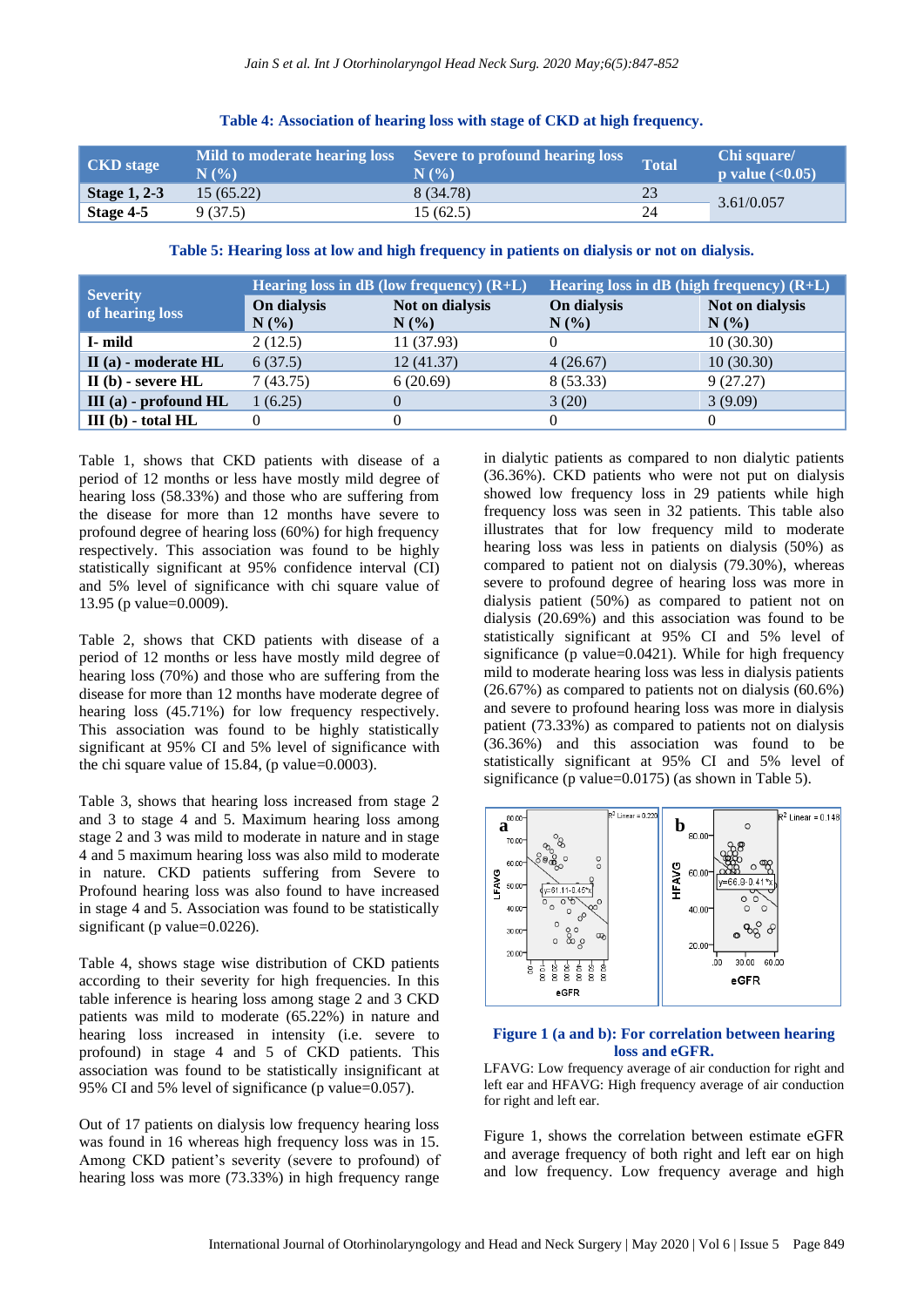frequency average (for air conduction of both right and left ear) are negatively correlated with the eGFR. Correlation at low frequency is stronger  $(R^2=0.220)$  as compared to higher frequency  $(R^2=0.148)$  and thus statistically significant (significant <0.05).



#### **Figure 2 (a and b): For correlation between hearing loss and duration of disease.**

LFAVG: Low frequency average of air conduction for right and left ear and HFAVG: High frequency average of air conduction for right and left ear.

Figure 2, depicts the correlation between duration of the disease (CKD) and average frequency of both right and left ear at high and low frequency. Low frequency average and high frequency average (for air conduction of both right and left ear) are positively correlated with the duration of the disease (CKD). Correlation at low frequency is stronger  $(R^2=0.226)$  as compared to higher frequency  $(R^2=0.132)$  and this correlation was also found to be statistically significant. p value (significant at  $<0.01$ ).

#### **DISCUSSION**

CKD has been associated with hearing loss when Alport in 1927 first described a case were hearing loss was associated with familial kidney disease, HDR syndrome (hypoparathyroidism, deafness, and renal dysplasia), brachio-oto-renal syndrome, Fabry disease and MELAS syndrome (mitochondrial myopathy, encephalopathy, lactic acidosis, and stroke) are some of the other rare conditions or syndromes in which hearing loss is closely linked to CKD.<sup>11-16</sup>

In chronic kidney disease it has been established that patients both on dialysis or not on dialysis do suffer from sensorineural hearing loss. It has been ascribed to uremic neuropathy and also to fluid and electrolyte abnormalities. According to Gartland et al low tone sensorineural hearing loss is known to be a feature of endolymphatic hydrops and that hydrops are influenced by fluid balance (the glycerol dehydration test), it is possible that endolymphatic hydrops may be part of the pathological process.<sup>8</sup> Whereas loss or damage to outer and inner hair cells causes the high tone loss. Bazi et al and Ozturan et al found that the incidence of hearing loss in CKD patients compared to general population is upto

77% having mild hearing loss while 46% have moderately severe hearing loss.3,4 Meena et al, reported incidence of moderately severe to severe degree of hearing loss in upto 28% while Pandey et al found that 78.25% of hearing loss in patients with CRF. $17,18$ 

In our study, prevalence of disease increased with the age and similar finding were found in other study like Hill et al, Jamaldeen et al, Vilayur et al.19-21 We performed distribution of hearing loss both in diseased and controls. Out of 50 cases, 45 (90%) patients lie in low frequency range, and out of which, maximum patients 18 (40%) lie in the range of moderate degree of hearing loss, whereas in controls maximum patients 8 (63%) lie in the range of mild degree of hearing loss. Although the severe degree of hearing loss was also more in CKD patients, i.e., 13 (28.88%) as compare to controls i.e., 1 (3.70%) but it was less in comparison to moderate degree of hearing loss among CKD patients. In high frequency range, out of these 50 CKD patients, 47 (94%) patients had hearing loss and maximum patients lie in the range of severe degree of hearing loss i.e., 17 (36.17%) patients. The similar findings were found in Stavroulaki et al, they found that mild to moderate hearing loss was more in CKD patients which was  $55.5\%$ .<sup>7</sup> Although they did not separate the CKD patients between low frequency and high frequency ranges.

In our study we have performed a correlation study between eGFR and PTA parameters and our result were comparable to Seo et al, who found that the correlation between eGFR and mean thresholds at low, mid, and high frequency ranges had meaningful negative correlations with eGFR values.<sup>22</sup>

We performed a stage wise distribution of CKD patients according to their severity, and we found that for low frequency range in stage 2 and 3 patients, maximum hearing loss was of mild to moderate degree in nature, whereas in stage 4 and 5, maximum hearing loss was also mild to moderate in nature. Although severe to profound hearing loss was also more in stage 4 and 5 patients as compared to stage 2 and 3. For high frequency the degree of hearing loss was maximum in the range of mild to moderate degree in nature (65.22%) , whereas with increasing stage such as stage 4 and 5 the hearing loss was more in severe to profound degree of 62.5%.

Our study is also comparable to study of Balasubramania n et al they found that the prevalence of hearing loss in the stage  $2^{nd}$ ,  $3^{rd}$ ,  $4^{th}$ ,  $5^{th}$  was  $2\%$ ,  $24\%$ ,  $14\%$ ,  $26\%$ respectively.<sup>23</sup> Their study showed that 10% had mild hearing loss, 20% had moderate hearing loss, 40% had severe hearing loss, and 36% had profound hearing loss in CKD group. The drawback of their study was that they did not excluded the patients who were diabetic as well as distribution of patients according to their frequencies of hearing loss.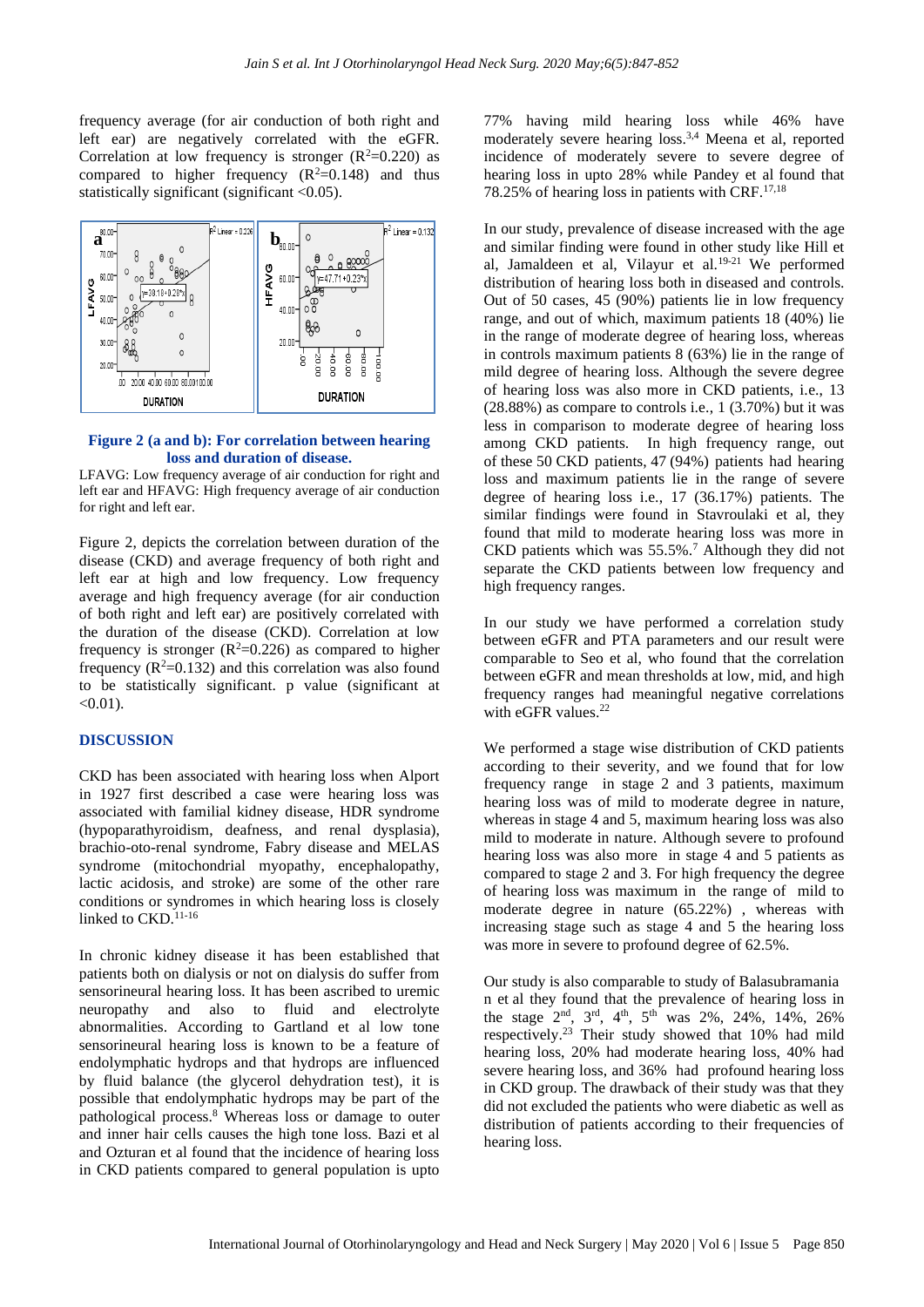Our study on the patients who were on dialysis or not on dialysis differs from study of Yassin et al, Ozen et al, Gartland et al, they found improvement of hearing with the hemodialysis.8,24,25 Whereas Heinrich et al, Mirahmadi and Vaziri, Kligerman et al, Konopka and Zbrog found no effect on hearing with the hemodialysis*.* 26-29 

In our study we found that on increasing duration of the disease the severity of hearing loss was increased both for high and low frequency. Our study is comparable to the study of Doshad and Kuchhal et al, because they also found that the incidence of sensorineural hearing loss increases with the duration of disease.<sup>30</sup>

Even we performed a correlation study between the duration of disease and severity of hearing loss and we found that low frequency average and high frequency average of both right and left ear were positively correlated with the duration of the disease (CKD) and Lasisi et al, had the similar results.<sup>31</sup>

This study, apart from its preliminary findings, also reveals the lacunae in our current understanding of hearing loss in CKD. Although there exists no further doubt that hearing loss is prevalent among CKD patients, well-designed studies with larger sample sizes are needed to elucidate the causal relationships between hearing loss in CKD and hearing loss. Another logical question that arises in this context is whether a blanket audiometric screening of all CKD patients would help identify mild hearing loss and prevent progression to severe degrees, especially if a beneficial role for haemodialysis can be definitely established in long-term prospective studies. One more lacuna in is the unavailability of the audiometers that can assess ultra-high frequencies (>8 kHz). Besides, the awareness of hearing loss in CKD patients' needs to be addressed by more research as this could have significant implications for clinical practice.

# **CONCLUSION**

There was significant difference in hearing loss between the patients with CKD and the healthy volunteer group, which was more in the CKD patients. Mild to moderate degree of hearing loss is common in CKD patients. Hearing loss has no specific pattern as it prevails at high and low frequencies. The high-frequency hearing loss was the most common hearing impairment amongst CKD patients, followed by hearing impairment across all frequencies and low-frequency hearing loss. The prevalence of hearing loss increases with the duration of the CKD. Dialysis patients have more severe degree of hearing loss in comparison to patients who are not on dialysis.

*Funding: No funding sources Conflict of interest: None declared Ethical approval: The study was approved by the Institutional Ethics Committee*

#### **REFERENCES**

- 1. Coresh J, Selvin E, Stevens LA. Prevalence of chronic kidney disease in the United States. Jama 2007;298:2038-47.
- 2. KDOQI Clinical Practice Guidelines and Clinical Practice Recommendations for Anemia in Chronic Kidney Disease. Am J Kidney Dis. 2006;47(5- 3):11-145.
- 3. Bazzi C, Venturini CT, Pagani C, Arrigo G, Amico GD. Hearing loss in short-and long-term haemodialysed patients. Nephrology Dialysis Transplantation. 1995;10(10):1865-8.
- 4. Ozturan O, Lam S. The effect of hemodialysis on hearing using pure-tone audiometry and distortionproduct otoacoustic emissions. ORL. 1998;60(6):306-13.
- 5. Johnson DW, Mathog RH. Hearing function and chronic renal failure. Annals of Otology, Rhinology and Laryngology. 1976;85(1):43-9.
- 6. Davison AM, Cameron JS, Grunfeld JP, Kerr DNS, Ritz E, Winerals CG. Oxford textbook of clinical nephrology, 2nd edition. Oxford, UK: Oxford printing press; 1998.
- 7. Stavroulaki P, Nikolopoulos TP, Psaeommatis I, Apostolopoulos N. Hearing evaluation with distortion-product otoacoustic emissions in young patients undergoing hemodialysis. Clinical Otolaryngology Allied Sci. 2001;26:235-42.
- 8. Gatland D, Tucker B, Chalstrey S. Hearing loss in chronic renal failure-hearing threshold changes following hemodialysis. J RoySoc Med. 1991;84:587-9.
- 9. Niklopoulos TP, Kandiloros DC, Segas JV, Nomicus PN, Ferekidis EA, Michelis KE, et al. Auditory function in young patients with chronic renal failure. Clin Otolaryngol Allied Sci. 1997,22(3):222-5.
- 10. Coresh J, Astor BC, Greene T. Prevalence of chronic kidney disease and decreased kidney function in the adult US population: Third National Health and Nutrition Examination Survey. American J Kidney Dis. 2003;41:1-12.
- 11. Alport AC. Hereditary familial congenital haemorrhagic nephritis. British Medical J. 1927;1(3454):504.
- 12. Hudson BG, Tryggvason K, Sundaramoorthy M, Neilson EG. Alport's syndrome, Goodpasture's syndrome, and type IV collagen. New England J Med. 2003;348(25):2543-56.
- 13. Esch VH, Groenen P, Nesbit MA, Schuffenhauer S, Lichtner P, Vanderlinden G, et al. GATA3 haploinsufficiency causes human HDR syndrome. Nature. 2000;406(6794):419.
- 14. Kochhar A, Fischer SM, Kimberling WJ, Smith RJ. Branchio‐oto‐renal syndrome. American J of Medical Genetics Part A. 2007;143(14):1671-8.
- 15. Zarate YA, Hopkin RJ. Fabry's disease. The Lancet. 2008;372(9647):1427-35.